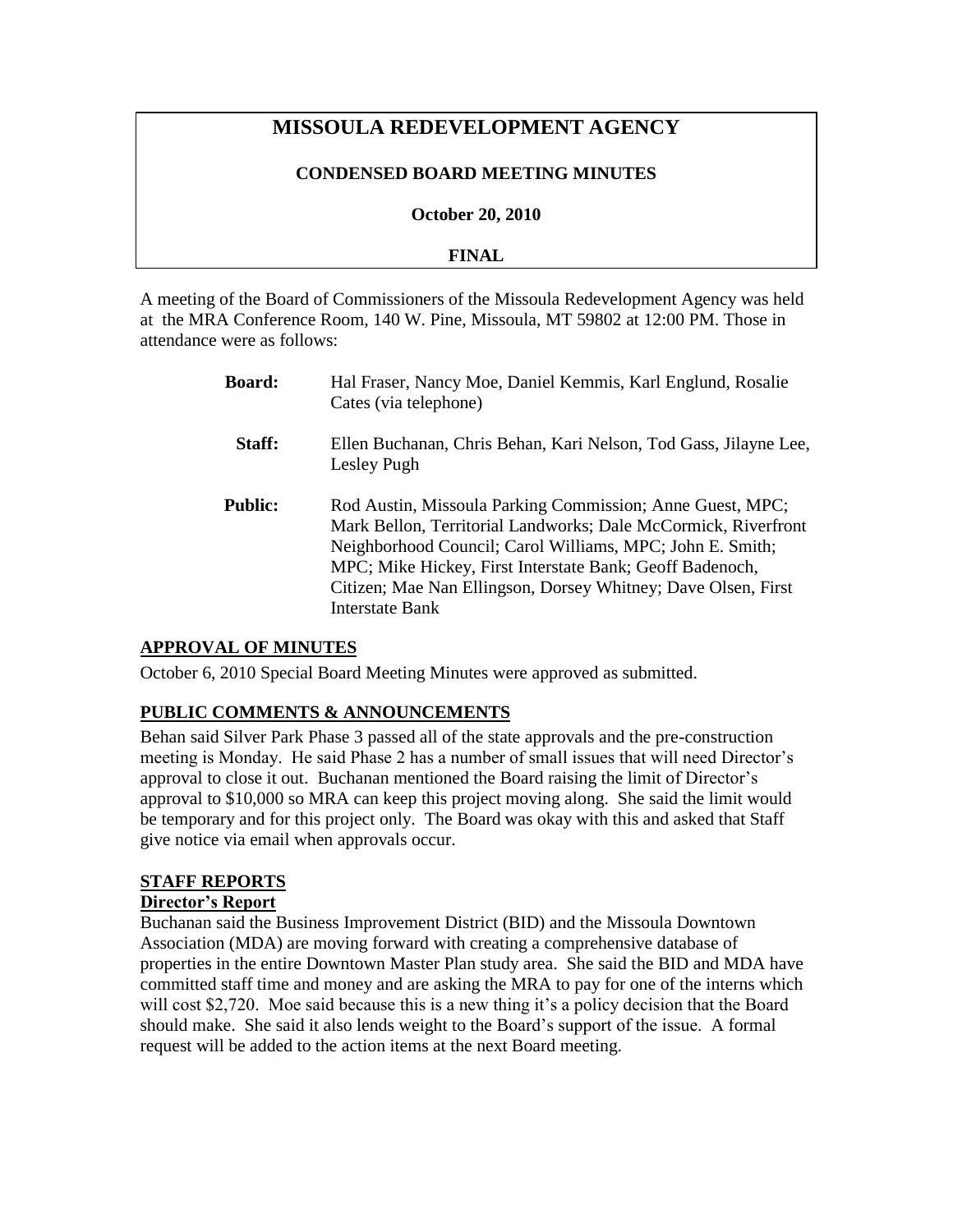# **ACTION ITEMS**

# **Trails End Bar – URD II Request for Reconsideration of Demolition Application (Tabled 9/15/2010)**

This item was put on hold until the next Board meeting.

### **Catlin/Wyoming Sidewalks – URD II Request to Award Landscape Contract**

Gass reviewed his memo. The landscaping portion will include planting 61 street trees and grass seeding the areas disturbed by the construction. The low bid was submitted by Brugh Landscaping in the amount of \$28,213.95. Their bid has been found to be correct and complete by the engineer and Staff recommends approval.

# **MOTION**

**ENGLUND: I MOVE WE AWARD THE LANDSCAPING CONTRACT FOR THE CATLIN/WYOMING STREET CURB & SIDEWALK PROJECT TO BRUGH LANDSCAPING IN THE AMOUNT OF \$28,213.95 AND AUTHORIZE OUR CHAIR TO SIGN THE CONTRACT AND AUTHORIZE STAFF TO SIGN THE NECESSARY DOCUMENTS TO EXECUTE THE CONTRACT. Moe seconded the motion. 4 ayes, 0 nays. Motion passed unanimously. Cates absent.** 

# **URD III Residential Sidewalks, Phase 3 – Request to Amend Professional Services Agreement**

Gass reviewed his memo. The request is for a budget amendment for the Professional Services agreement between MRA and Territorial Landworks, Inc. (TLI). The increased budget is due to an increase in the scope of the project, increase in contract time, additional public meeting and an increased budget for public relations issues. The changes will amount in an increase of \$55,460 to the contract for a total budget for professional services not to exceed \$267,608. Gass said the goal is to put the project out to bid in January and start construction in the spring.

# **MOTION**

**KEMMIS: I MOVE THAT THE BOARD APPROVE A BUDGET ENHANCEMENT TO THE PROFESSIONAL SERVICES AGREEMENT WITH TERRITORIAL LANDWORKS, INC. IN THE AMOUNT OF \$55,460 WHICH WOULD BRING THE TOTAL PROFESSIONAL SERVICES BUDGET FOR ALL PHASES OF THE PROJECT TO A NOT TO EXCEED AMOUNT OF \$267,608. Englund seconded the motion. 4 ayes, 0 nays. Motion passed unanimously. Cates absent.**

*Cates entered the meeting via telephone at 12:20 pm.*

# **First Interstate Bank – Front St. URD Request for Reimbursement**

Buchanan said in 2007 First Interstate Bank (FIB) came to the Board and asked for a Proceed Without Prejudice to go ahead and start their project while MRA was forming the Front St. URD. She said the Board granted FIB a Proceed Without Prejudice at that time and in August of 2009 FIB requested that the Board memorialize the project costs they incurred that were legally eligible for reimbursement from tax increment funding. She said one of the premises of FIB doing their project, and resolutions that were passed by the City Council creating the District, acknowledged that two needs were generated by the project: parking and the use of TIF funds to bridge the gap between the cost of rebuilding Downtown and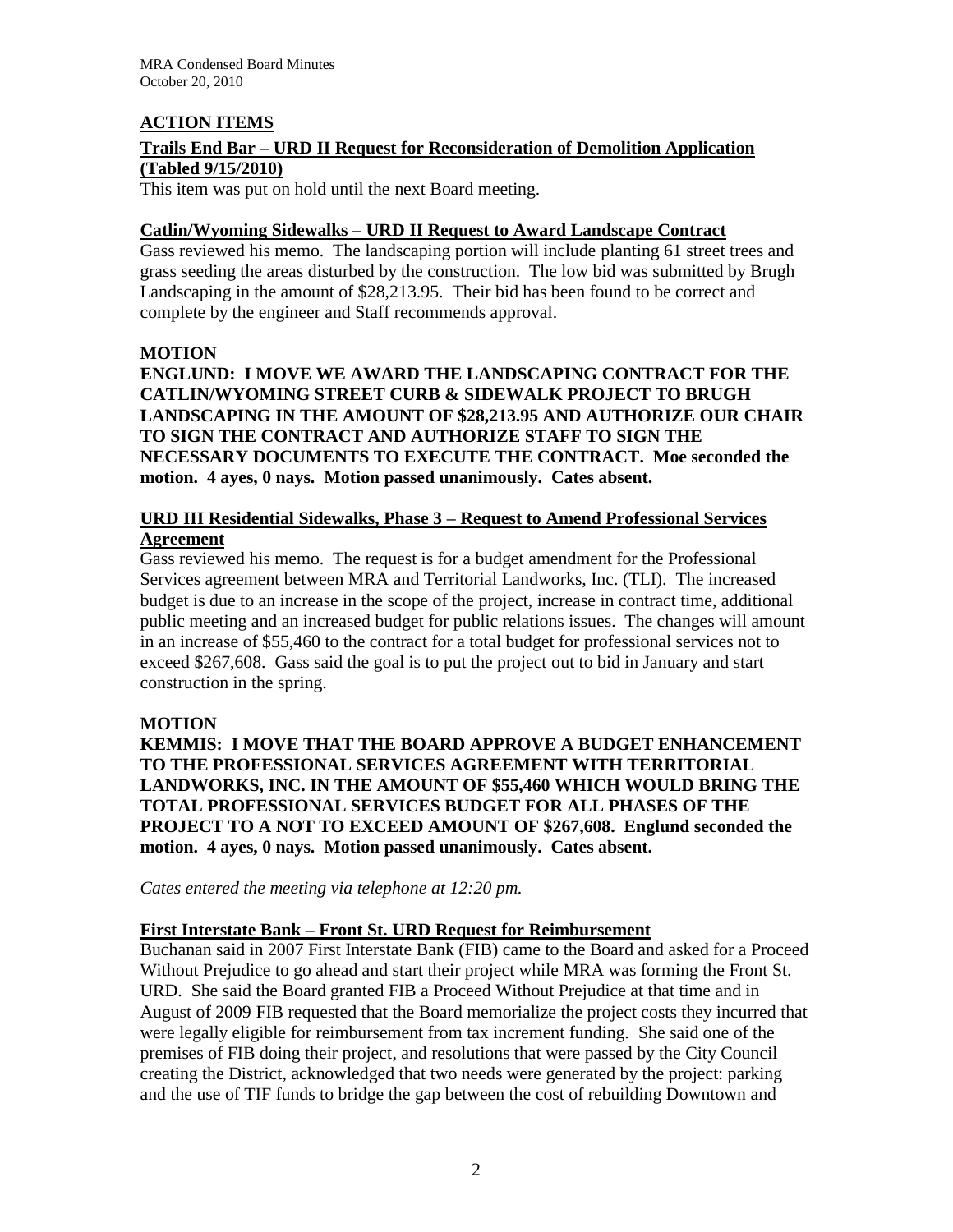going out and doing Greenfields projects in another part of town where there aren't constraints in the costs of an urban reconstruction project.

Buchanan said in 2009 when Staff brought FIB's request to the Board, FIB didn't understand they should be at the meeting so they didn't have representation present to ask/answer questions or present their project. It was consequently tabled. She said Staff has been in extended discussions with FIB and the Missoula Parking Commission (MPC) trying to figure out how to put the puzzle together with respect to all the moving parts and the financing piece of it. Buchanan said one of the real struggles is that there have been challenges getting information from the Department of Revenue (DOR) so they can project increment for this or any other project. She said MRA received certified values from DOR in August and therefore had the ability to look at real numbers and know what was being generated to start formulating how the financing could be structured. Subsequently, she said FIB made the decision to have discussions with DOR to question the valuation on their property. She said there is no formal appeal right now and they have not come to any conclusions. This keeps things uncertain as to what the revenue would be from that project, but Buchanan's memo assumes a minimum they can work from which is \$243,000.

Buchanan said one of the premises they've worked on in trying to put the project together and structure it over the last four years was that the revenue from the FIB project is what would be used to debt service whatever share of the parking structure was funded by tax increment bonds and whatever reimbursement for eligible costs that FIB was going to be reimbursed for. She said when they were doing that the only potential revenue sources out there were the FIB project and some from the Wilma project. Buchanan said when they started looking at what the increment would be from the presumed \$243,000 of tax burden to FIB, there is just under \$119,000 of revenue that will come from the taxes.

Buchanan said at MPC's last meeting they made a formal determination that their goal is to build at least 400 parking spaces if the parking structure is built. She said they are estimating it will cost about \$18,000 per parking space. Buchanan said they've explored bonding options and are trying to get in a position to sell bonds before the end of this year while stimulus bonds are still out there. She discussed a number of different bonding opportunities.

#### *Change tape 1 s1/s2*

Buchanan said there are three obligations from the Front St. URD that have been consistent. These are the Wilma, Caras Park Improvements, and putting 10% of the total revenue in the District towards administrative costs for MRA. Buchanan put together a recommendation in her memo for the Board to consider. She recommends that the Board memorialize that certain costs incurred by FIB are eligible expenses for reimbursement by tax increment. She recommended discussion about whether the reimbursement to FIB should be made from the \$119,000 of annual increment that will be generated by the \$243,000 number FIB has said MRA should be using as their base amount that they will pay for taxes and, if so, what the amortization will be and at what interest rates. Behan handed out a couple of scenarios from Springsted. Buchanan said they've recommended the revenue stream from the taxes as determined by FIB at this point would be used to debt service the reimbursables, should the Board decide they are appropriate. Also, that the balance of the District will debt service bonds in an amount the Board is comfortable with.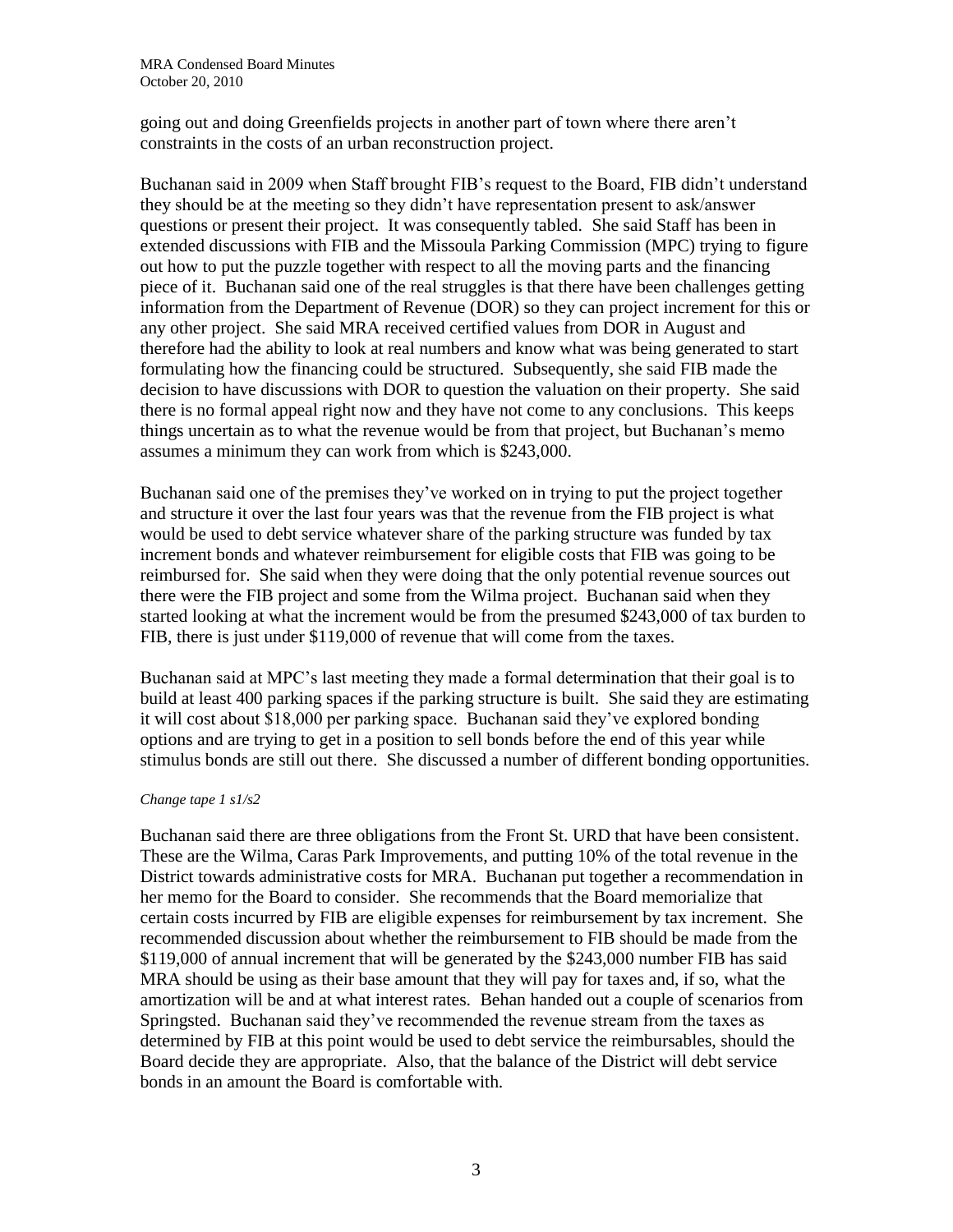Kemmis said he and Cates have felt that if it were at all possible to structure this in a way that the Board continue to have some investment capital to work with then they'd like to do that. He said Cates suggested the Board think about what it would be like if they try to hold onto 10% of the increment for that purpose. Cates said she felt the Board should start with a sense of what the revenue is going to be overall in the District over the bondable period, look at the obligations, and make policy decisions based on three things: administrative costs (10% of revenue), figure out how much to have for a margin for things other than FIB and parking structure, and how to divvy up the money towards FIB usage. She said she thinks the policy issue sitting in there is that they can figure on \$119,000 per year in revenue from the tax increment from FIB, therefore reimbursement into that project should not exceed the capacity of that revenue. She said as far as reimbursement requests, she thinks MRA has a good standing on the Board on looking at making sure the increment from the project pays those back so \$119,000 in FIB revenue is all MRA should use to pay towards reimbursement and the parking gets sized after that. Personally, Cates said she's comfortable with having a 10% margin for other projects. Cates added that she loves the projects and thinks the projects have recently shifted in a positive way and feels good about where things are at today.

Englund said the difference in numbers proposed between DOR and FIB are huge. He asked how realistic it is that the numbers will come in at the low end when the state is saying the market value is \$26.5 million and FIB is saying it's \$12.3 million. Dave Olsen from First Interstate Bank described how they got to their number. He said their taxes could end up higher than what they initially thought. He said FIB said it will guarantee they won't protest anything underneath a certain amount so they can have a starting figure for bonding. Olsen also said he wanted to point out that the building is not complete yet so the information is a static number based on what's available today at the minimum, worst-case scenario and will only get stronger from this point on. He said there's an entire floor with no improvements on it yet. They're in the process of trying to sell that and the improvements will add taxable value and create more increment. Mike Hickey, First Interstate Bank, added their projections of \$243,000 were based on the best information they had at the time. He said a good portion of the space is being paid for by other users so it's not just their own self-interest that they're appealing their taxes. He said they have worked closely with DOR for the last few years and were as surprised as anyone when they got their tax bills. Hickey added that it's important to point out that FIB doesn't need more parking spaces for their own use. They need it to attract new occupants into the tower. He said they've said from the beginning that they don't want to own parking spaces, but they have entered into commitments to make parking available because that's what the project economics hinged on. Hickey said he struggles a little bit with the policy point of their reimbursement or the construction of parking be predicated on FIB's needs alone and their increment. He said hopefully more parking in the District will enhance the revenues generated by the District, but other developers like themselves couldn't move forward unless the parking issue is resolved.

Cates said she likes the way the division is coming now because the reimbursement for costs directly to the tower is coming from their increment and the parking is on the whole District so the point Hickey makes is erased. Kemmis agreed with Cates and said one issue the spreadsheets raise is what MRA should be looking at in terms of reimbursement of already incurred costs. He said he didn't see any reason for MRA to seriously consider the lower figure of \$1.6 million because it was based on incomplete information. He said MRA has proceeded from the beginning under the assumption that if possible, MRA would reimburse FIB for the eligible costs and those costs are the higher \$1.77 million figure. Kemmis said he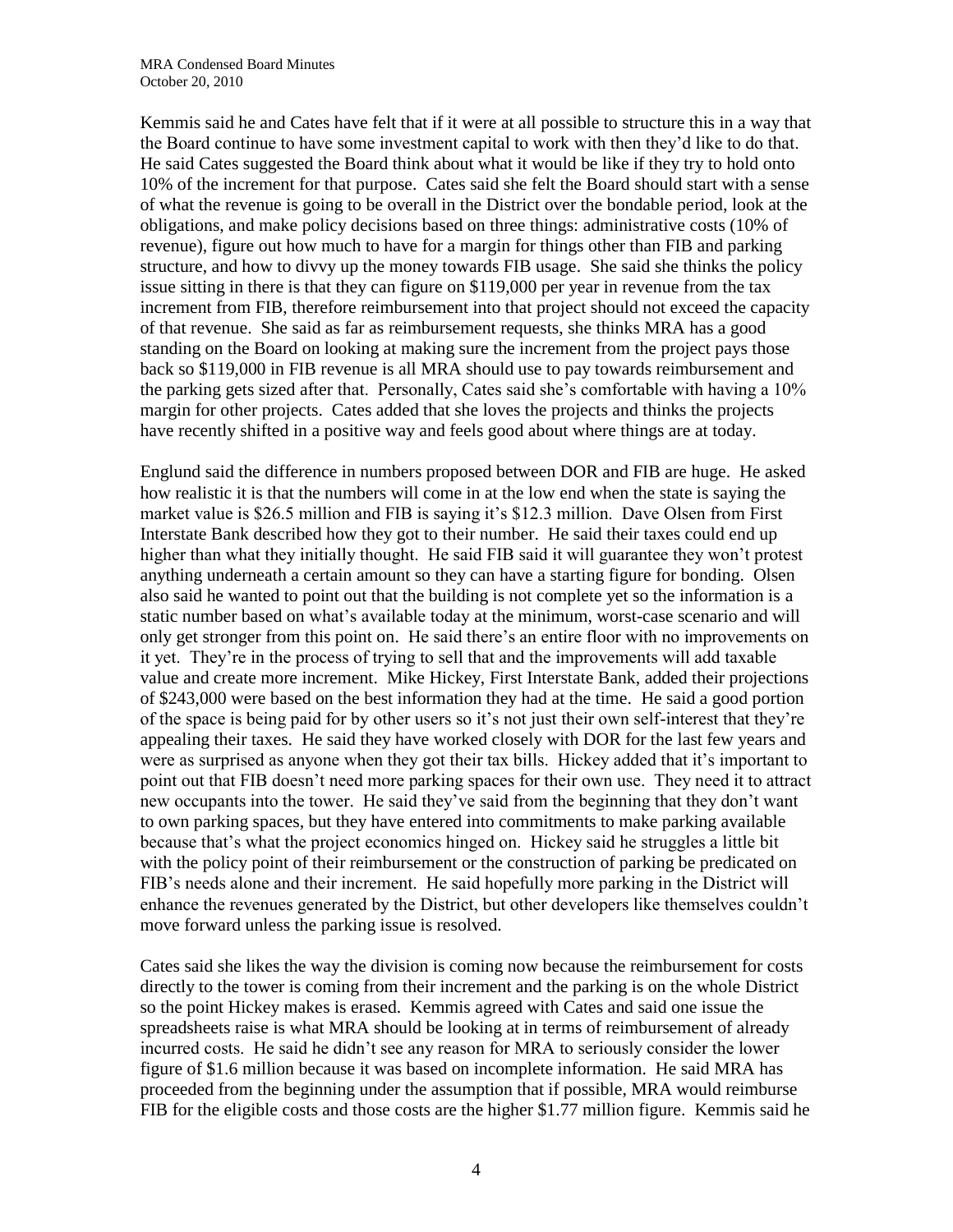agrees with Cates regarding trying to find a way of holding out from immediate commitment some reasonable percentage of the increment that's being generated. He said if they make that 10%, he's not sure it should apply to the \$119,000 of FIB's increment if the principle is that MRA is going to try to find a way of reimbursing FIB for the reimbursable costs then it doesn't make a lot of sense to him to reduce MRA's ability to do that by 10%. Cates said she can live with that, but her first priority is and always has been the parking. She said as far as reimbursements to the tower, she has no problem putting that money in, subject to the 10%.

Cates asked if it was possible to reimburse \$1.77 million from \$119,000 of increment. Behan replied yes. He said from the \$119,000 it can be done with a fairly decent interest rate, but when you start taking off 10%, etc., things start changing. Cates said she assumed that won't be done until they find out that the overall revenues from the District can afford 10% for administrative costs and a 10% margin for unforeseen opportunities or problems, and the MPC bond.

Mae Nan Ellingson, Dorsey Whitney, LLC, said once MRA gets the general policy statement it will be very helpful because they don't know the interest rate, how the amount of the debt service will affect the final size of the reserve fund, and if MRA agrees to guarantee a higher amount. Bond rates were discussed.

#### *Change tape 1/tape 2*

Ellingson said there are three variables as to what the tax exempt rate could be: if the bond is done as a private activity bond, if the bond is a facility bond, and if they can totally reallocate the uses of the funds to issue the whole series of bonds as development bonds. She said she thinks they can get a good rate on the bonds. She said final interest rates and terms and conditions of any of the tax increment bonds will have to come back to the Board for approval. Cates asked if all of the \$1.77 million is eligible or is there still a big review to go through. Buchanan replied she doesn't think there's a big review to go through and it's safe to assume all of it is eligible.

Fraser asked if any Board members were unwilling to reimburse the \$1.77 million subject to Staff review. Cates said does, but if it means they can't do the parking then she doesn't, and said they all have to close at the same time. Fraser asked if the Board is going to want the rest of the increment, minus the \$119,000, to have 10% available for administrative costs and 10% available for other projects. Kemmis asked if the 10% for admin was based on some standard practice applied with other Districts. Buchanan said this District is very labor intensive and 10% is probably a low number. She said other Districts have resources that can float it until there are more revenues in the District. She said she hopes that once this project is put to bed the 10% number will be adequate to cover the costs. At the end of the year Staff's time is figured and allocated into how much time is spent in each District. Kemmis asked if it makes sense for the administrative set aside to be delayed during the period of the Wilma and Caras Park and then reimbursed to another District later. Buchanan said that can be done and URD III has the capacity to do that. She said if the Board doesn't want to eat into FIB's increment for admin or the 10% set aside for other projects, then it will need to come from the amount of revenue to service the tax increment revenue bonds. Cates said it's irresponsible to run on less than a 10% margin of error. Fraser asked for benchmarks to be put into the reimbursement note so that in the end it all gets reimbursed. Ellingson asked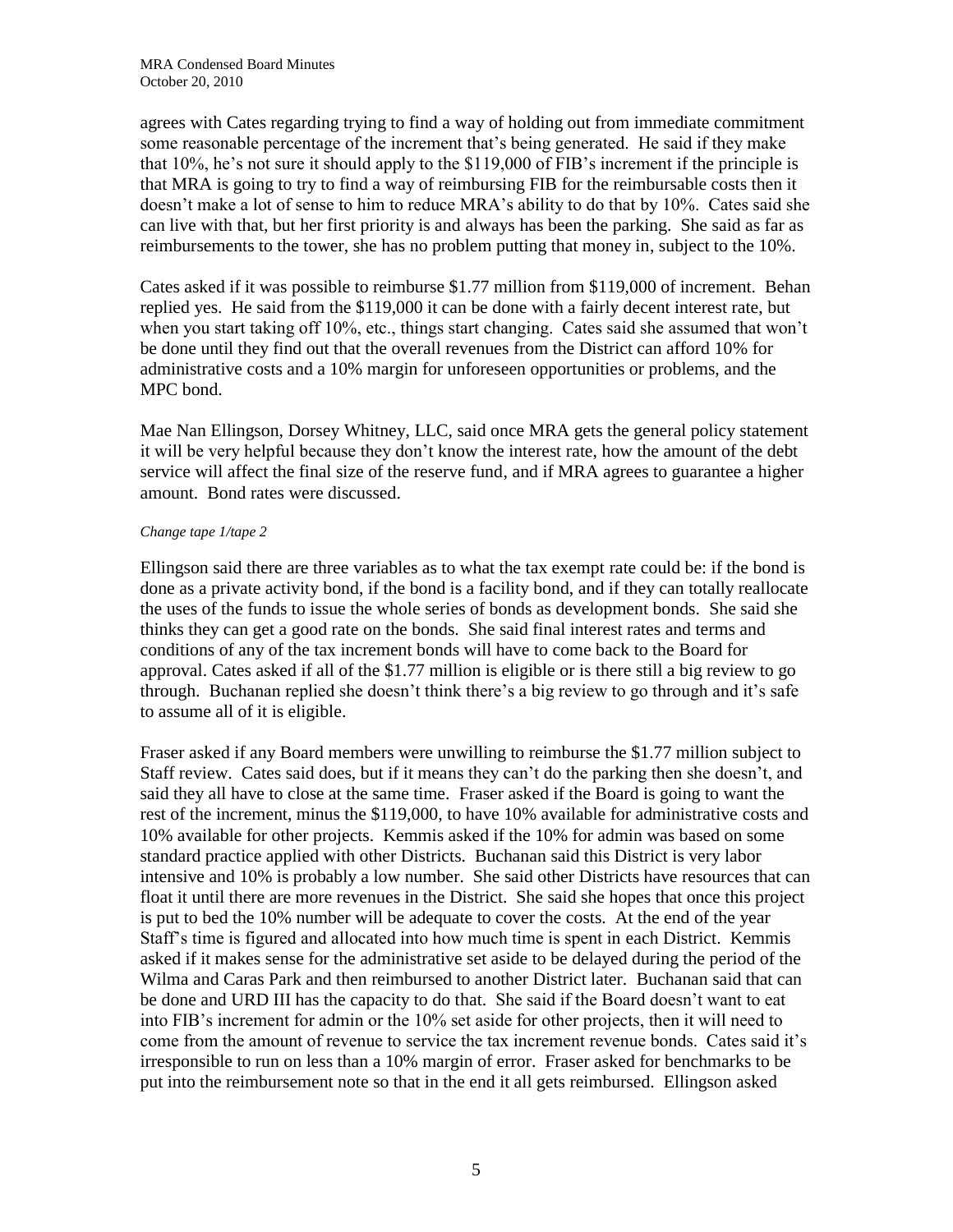what would happen if FIB was willing to certify to a higher number. Cates replied MRA can work with it.

Englund said he isn't sure about having a set aside 10% for other projects set in stone. He said it's ignoring the reality of a wonderful opportunity for the parking structure and a responsible developer who did something good for the District and has reimbursable costs. He said to set aside money for something in the future ignores the reality that the District at this point is tapped out.

### *Change tape 2 s1/s2*

### **MOTION**

**Moe said the initial request for recommendation is to approve \$1.77 million in reimbursable costs, subject to Staff review of what's eligible. ENGLUND: SO MOVED. Kemmis seconded the motion. 5 ayes, 0 nays. Motion passed unanimously.**

### **MOTION**

**ENGLUND: AS A POLICY MATTER, WE ARE SETTING A PRIORITY OF CONTRIBUTING \$2.5 MILLION FOR THE PARKING STRUCTURE WHICH WE UNDERSTAND TO BE AN AMOUNT SUFFICIENT TO BUILD APPROXIMATELY 125 SPACES OF A 400 SPACE PARKING STRUCTURE. Moe seconded the motion. 5 ayes, 0 nays. Motion passed unanimously.**

### **MOTION**

**Ellingson said the policy is that after 125 spaces are covered, MRA will reimburse First Interstate Bank up to \$1.77 million in eligible costs with a term loan at a reasonable interest rate that is payable solely from their increment over that period of time. ENGLUND: SO MOVED. 5 ayes, 0 nays. Motion passed unanimously.** 

### **MOTION**

**ENGLUND: I MOVE WE HAVE 10% OF THE TOTAL INCREMENT RESERVED FOR ADMINISTRATIVE COSTS. Moe seconded the motion. 5 ayes, 0 nays. Motion passed unanimously.**

# **Front St. Parking Structure – Front. St. URD Recovery Zone Bonds Inducement Resolution**

# **MOTION**

**MOE: I MOVE THE STAFF RECOMMENDATION REGARDING FORWARDING OUR RECOMMENDATION ON THE PARKING STRUCTURE TO THE CITY COUNCIL. Englund seconded the motion. 5 ayes, 0 nays. Motion passed unanimously.** 

Buchanan asked what the priority is if MRA can't service the \$1.77 million at an interest rate that is acceptable to FIB over the 25 years and issue the \$2.5 million in parking bonds. Kemmis asked the MPC if they are totally dependent on MRA's 125 spaces. Rod Austin, MPC Board Chair, said yes and that's the minimum number. He said the structure is 200 spaces short of what was planned for there, taking into consideration what could potentially